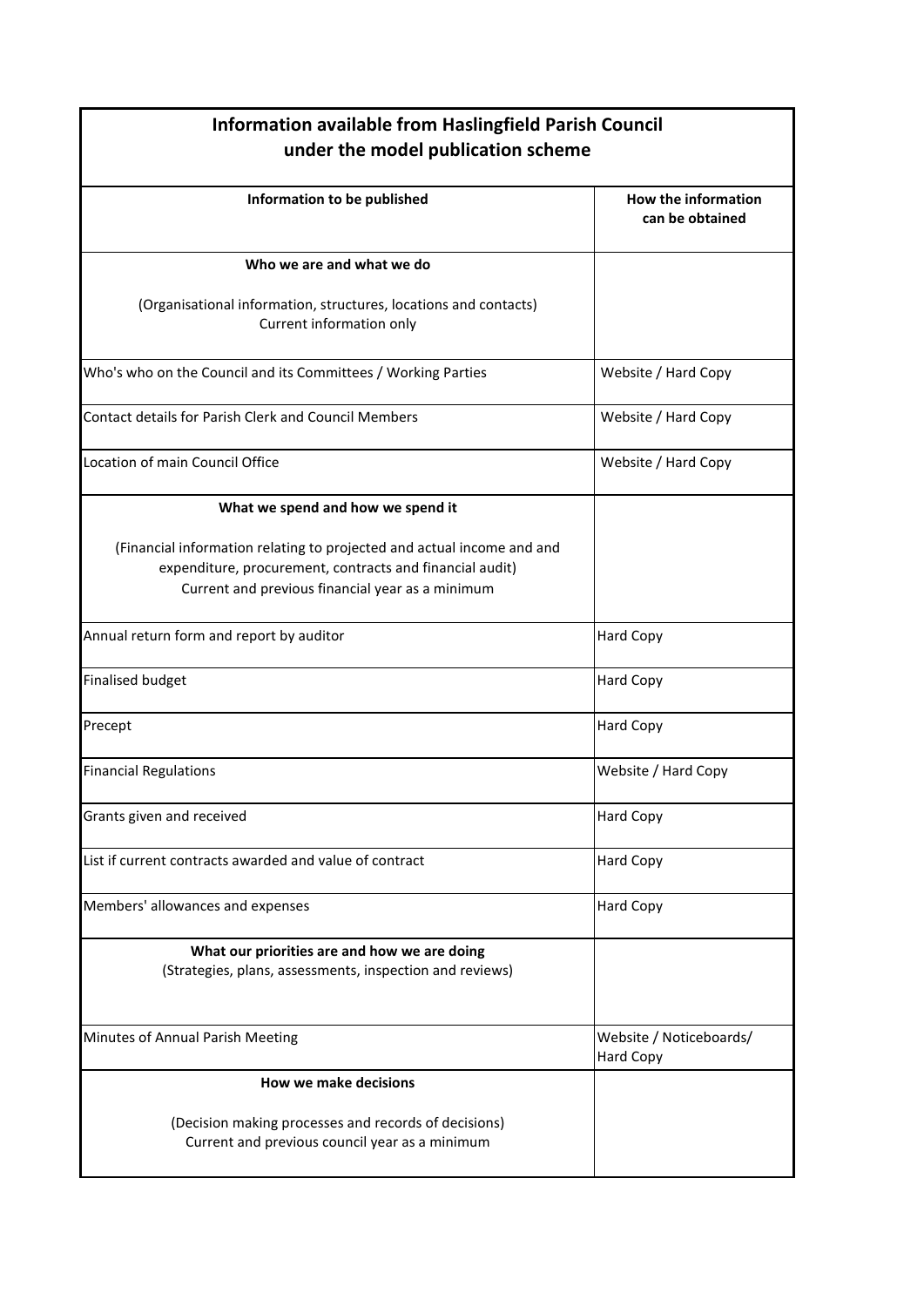| Timetable of meetings (Council, committee and parish meetings)                                                                                | Website / Hard Copy                          |
|-----------------------------------------------------------------------------------------------------------------------------------------------|----------------------------------------------|
| Agendas of meetings (as above)                                                                                                                | Website / Noticeboards/<br>Hard Copy         |
| Minutes of Meetings (as above) - will exclude information properly<br>regarded as private to the meeting                                      | Website / Noticeboards/<br>Hard Copy         |
| Reports presented to Council meetings - will exclude information<br>properly regarded as private to the meeting)                              | <b>Hard Copy</b>                             |
| Responses to consultation papers                                                                                                              | <b>Hard Copy</b>                             |
| Responses to planning applications                                                                                                            | Hard Copy                                    |
| <b>Our Policies and procedures</b><br>(Current written protocols, policies and procedures for delivering<br>our services and responsibilities |                                              |
| <b>Standing Orders</b>                                                                                                                        | Website / Hard Copy                          |
| Code of Conduct for members                                                                                                                   | Website / Hard Copy                          |
| Complaints procedure                                                                                                                          | Website / Hard Copy                          |
| Lists and registers (Current lists<br>and registers only)                                                                                     |                                              |
| Register of member's interests                                                                                                                | <b>Hard Copy</b>                             |
| The services we offer<br>(information about the services we offer, including leaflets, guidance and<br>newletters)                            |                                              |
| Community centres and Village hall                                                                                                            | <b>Hard Copy</b>                             |
| Parks, playing fields and recreational facilities                                                                                             | Hard Copy                                    |
| Seating, litter bins, memorials and lighting                                                                                                  | <b>Hard Copy</b>                             |
| <b>Bus shelters</b>                                                                                                                           | Hard Copy                                    |
| A summary of services for which the Council is entitled to charge a fee                                                                       | Hard Copy                                    |
| Charges:- Website<br><b>Hard Copy</b>                                                                                                         | Free<br>50p per sheet + 2nd<br>class postage |